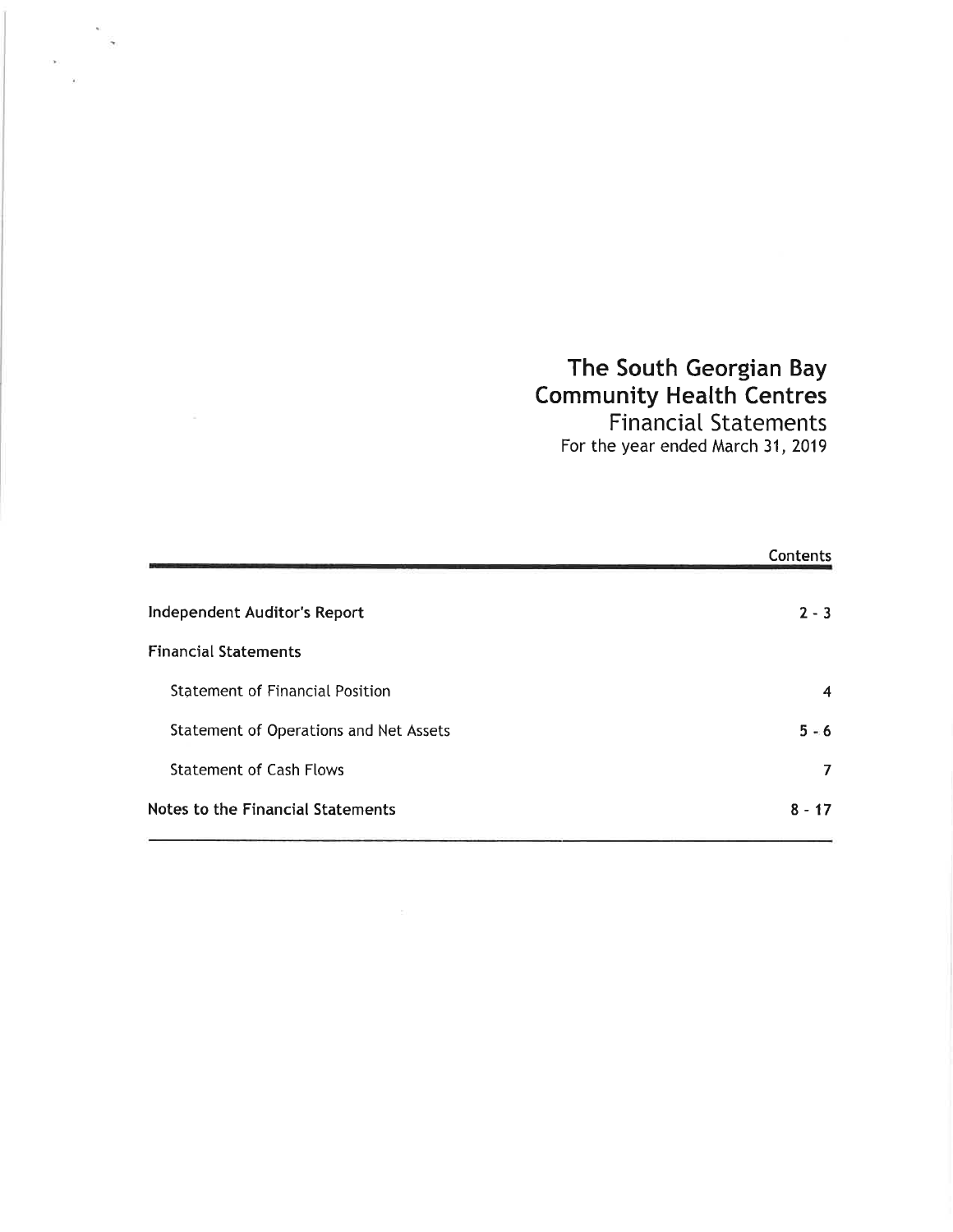

Fax:705-722-6588 wwwbdo.ca

BDO Canada LLP 300 Lakeshore Drive Suite 300 Barrie ON L4N 084 Canada

### lndependent Auditor's Report

#### To the Board of Directors of The South Georgian Bay Community Health Centres

#### Opinion

We have audited the financial statements of The South Georgian Bay Community Heatth Centres (the organization), which comprise the statement of financial position as at March 31, 2019, and the statement of operations and net assets, and cash ftows for the year ended, and notes to the financiaI statements, including a summary of significant accounting poticies.

In our opinion, the accompanying financial statements present fairly, in all material respects, the financial position of the organization as at March 31, 2019, and its result of operations and its cash ftows for the year then ended in accordance with Canadian accounting standards for not-forprofit organizations.

#### Basis for Opinion

We conducted our audit in accordance with Canadian generally accepted auditing standards. Our responsibitities under those standards are further described in the Auditor's Responsibilities for the Audit of the Financial Statements section of our report. We are independent of the organization in accordance with the ethical requirements that are retevant to our audit of the financial statements in Canada, and we have futfitted our other ethical responsibilities in accordance with these requirements. We believe that the audit evidence we have obtained is sufficient and appropriate to provide a basis for our opinion.

#### Responsibilities of Management and Those Charged with Governance for the Financial Statements

Management is responsible for the preparation and fair presentation of these financial statements in accordance with Canadian accounting standards for not-for-profit organization, and for such internal control as management determines is necessary to enable the preparation of financial statements that are free from material misstatement, whether due to fraud or error.

ln preparing the financial statements, management is responsibte for assessing the organization's abitity to continue as a going concern, disclosing, as appticabte, matters related to going concern and using the going concern basis of accounting untess management either intends to tiquidate the organization or to cease operations, or has no reatistic atternative but to do so.

Those charged with governance are responsible for overseeing the organization's financial reporting process.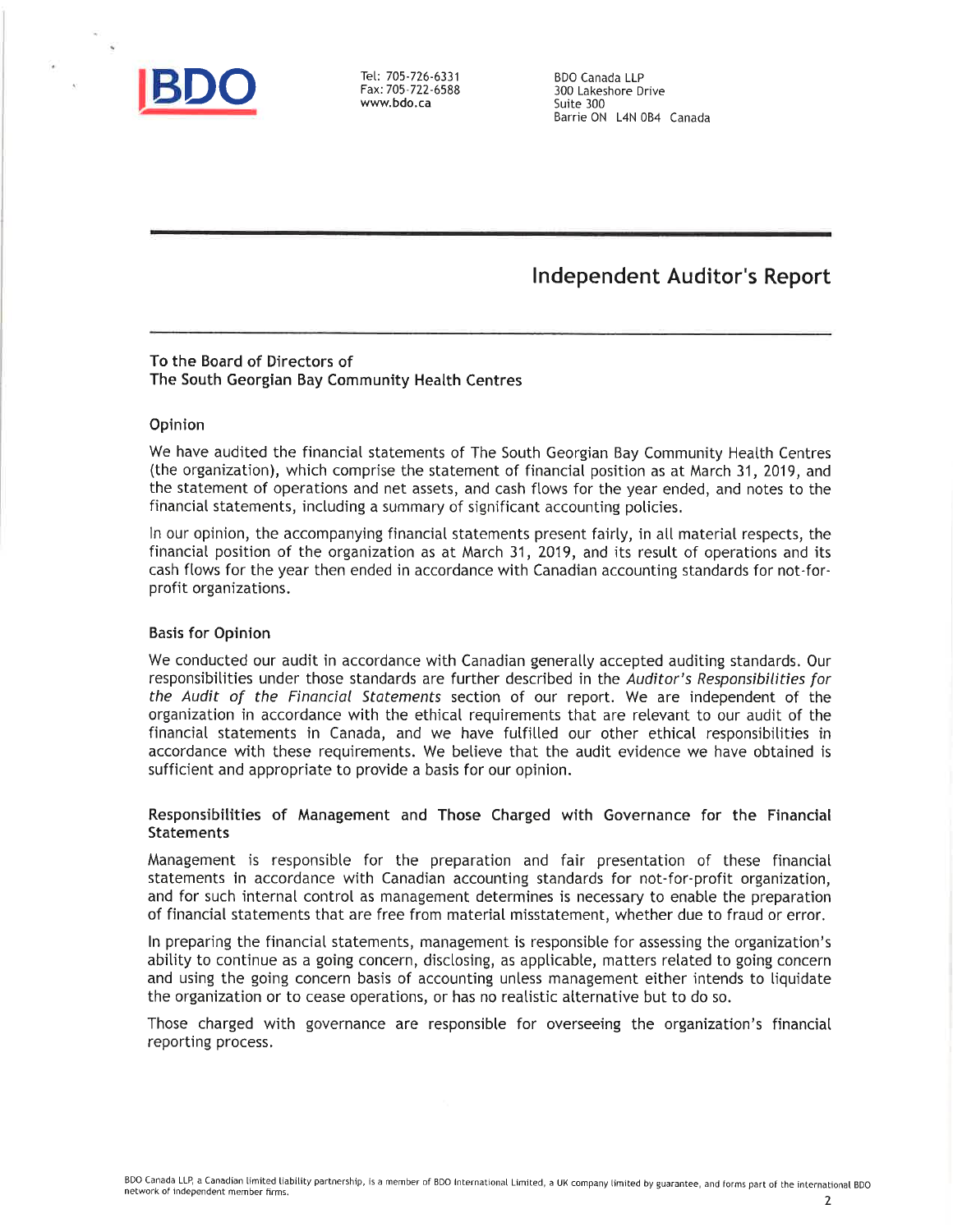# BDO

#### Auditor's Responsibilities for the Audit of the Financial Statements

Our objectives are to obtain reasonable assurance about whether the financial statements as a whole are free from material misstatement, whether due to fraud or error, and to issue an auditor's report that includes our opinion. Reasonable assurance is a high level of assurance, but is not a guarantee that an audit conducted in accordance with Canadian generally accepted auditing standards will always detect a material misstatement when it exists. Misstatements can arise from fraud or error and are considered material if, individually or in the aggregate, they coutd reasonabty be expected to influence the economic decisions of users taken on the basis of these financial statements.

As part of an audit in accordance with Canadian generatly accepted auditing standards, we exercise professional judgment and maintain professionat skepticism throughout the audit. We also:

- . ldentify and assess the risks of material misstatement of the financial statements, whether due to fraud or error, design and perform audit procedures responsive to those risks, and obtain audit evidence that is sufficient and appropriate to provide a basis for our opinion. The risk of not detecting a material misstatement resutting from fraud is higher than for one resulting from error, as fraud may involve collusion, forgery, intentional omissions, misrepresentations, or the override of internal control.
- . 0btain an understanding of internal control retevant to the audit in order to design audit procedures that are appropriate in the circumstances, but not for the purpose of expressing an opinion on the effectiveness of the organization's internal control.
- . Evatuate the appropriateness of accounting policies used and the reasonabteness of accounting estimates and related disclosures made by management.
- . Conclude on the appropriateness of management's use of the going concern basis of accounting and, based on the audit evidence obtained, whether a material uncertainty exists retated to events or conditions that may cast significant doubt on the organization's ability to continue as a going concern. If we conclude that a material uncertainty exists, we are required to draw attention in our auditor's report to the retated disclosures in the financial statements or, if such disclosures are inadequate, to modify our opinion. Our conctusions are based on the audit evidence obtained up to the date of our auditor's report. However, future events or conditions may cause the organization to cease to continue as a going concern.
- Evaluate the overall presentation, structure and content of the financial statements, including the disclosures, and whether the financial statements represent the underlying transactions and events in a manner that achieves fair presentation.

We communicate with those charged with governance regarding, among other matters, the planned scope and timing of the audit and significant audit findings, including any significant deficiencies in internal control that we identify during our audit.

BDO Canada LLP

Chartered Professional Accountants, Licensed Pubtic Accountants

Barrie, Ontario June 5, 2019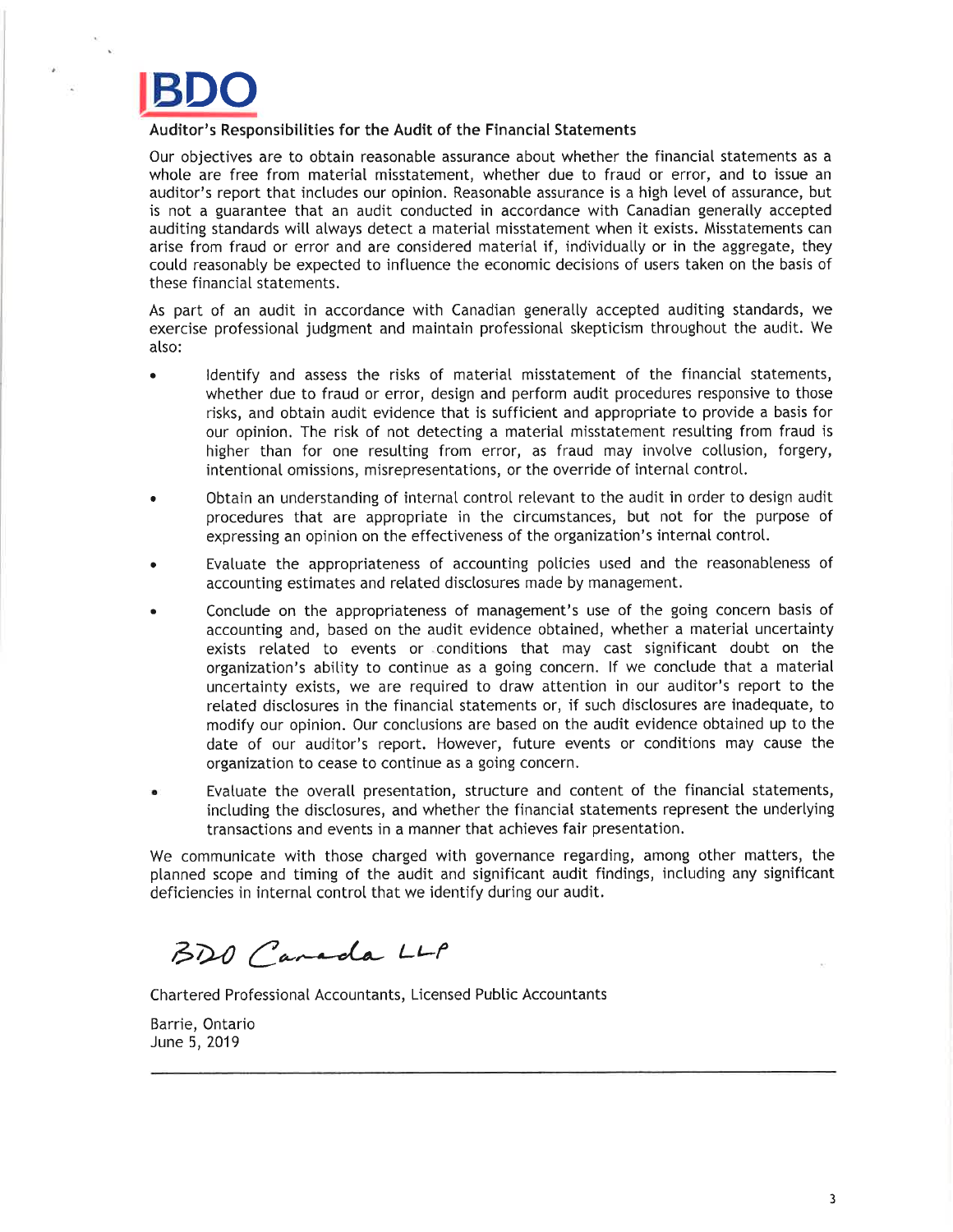### The South Georgian Bay Community Health Centres Statement of Financial Position

| March 31                                                                                                                                                                                                                                       | 2019                                                         |    | 2018                                                   |
|------------------------------------------------------------------------------------------------------------------------------------------------------------------------------------------------------------------------------------------------|--------------------------------------------------------------|----|--------------------------------------------------------|
| <b>Assets</b>                                                                                                                                                                                                                                  |                                                              |    |                                                        |
| Current<br>Cash and short-term investments (note 2)<br>Accounts receivable<br>Prepaid expenses                                                                                                                                                 | \$2,150,297<br>29,955<br>318,104                             | S. | 2,117,536<br>38,871<br>328,328                         |
|                                                                                                                                                                                                                                                | 2,498,356                                                    |    | 2,484,735                                              |
| Capital Assets, at cost less accumulated amortization (note 3)                                                                                                                                                                                 | 280,012                                                      |    | 292,136                                                |
| Intangible Assets, at cost less accumulated amortization (note 4)                                                                                                                                                                              |                                                              |    | 1,412                                                  |
|                                                                                                                                                                                                                                                |                                                              |    | $$2,778,368$$ $$2,778,283$                             |
| <b>Liabilities and Net Assets</b><br><b>Current Liabilities</b><br>Accounts payable and accrued liabilities<br>Government remittances payable<br>Due to Ministry of Health and Long-term Care/LHIN (note 5)<br>Deferred contributions (note 7) | \$<br>341,915<br>24,013<br>154,337<br>1,971,719<br>2,491,984 | \$ | 289,362<br>41,197<br>195,778<br>1,954,046<br>2,480,383 |
| Deferred Contributions Related to Capital Assets (note 8)                                                                                                                                                                                      | 280,012                                                      |    | 293,548                                                |
| Commitments (note 9)                                                                                                                                                                                                                           |                                                              |    |                                                        |
| <b>Net Assets</b><br>Unrestricted                                                                                                                                                                                                              | 6,372                                                        |    | 4,352                                                  |
|                                                                                                                                                                                                                                                | \$2,778,368                                                  |    | $5 \quad 2,778,283$                                    |

| On behalf of the Board: |          |
|-------------------------|----------|
|                         | Director |
|                         | Director |

The accompanying notes are an integral part of these financial statements.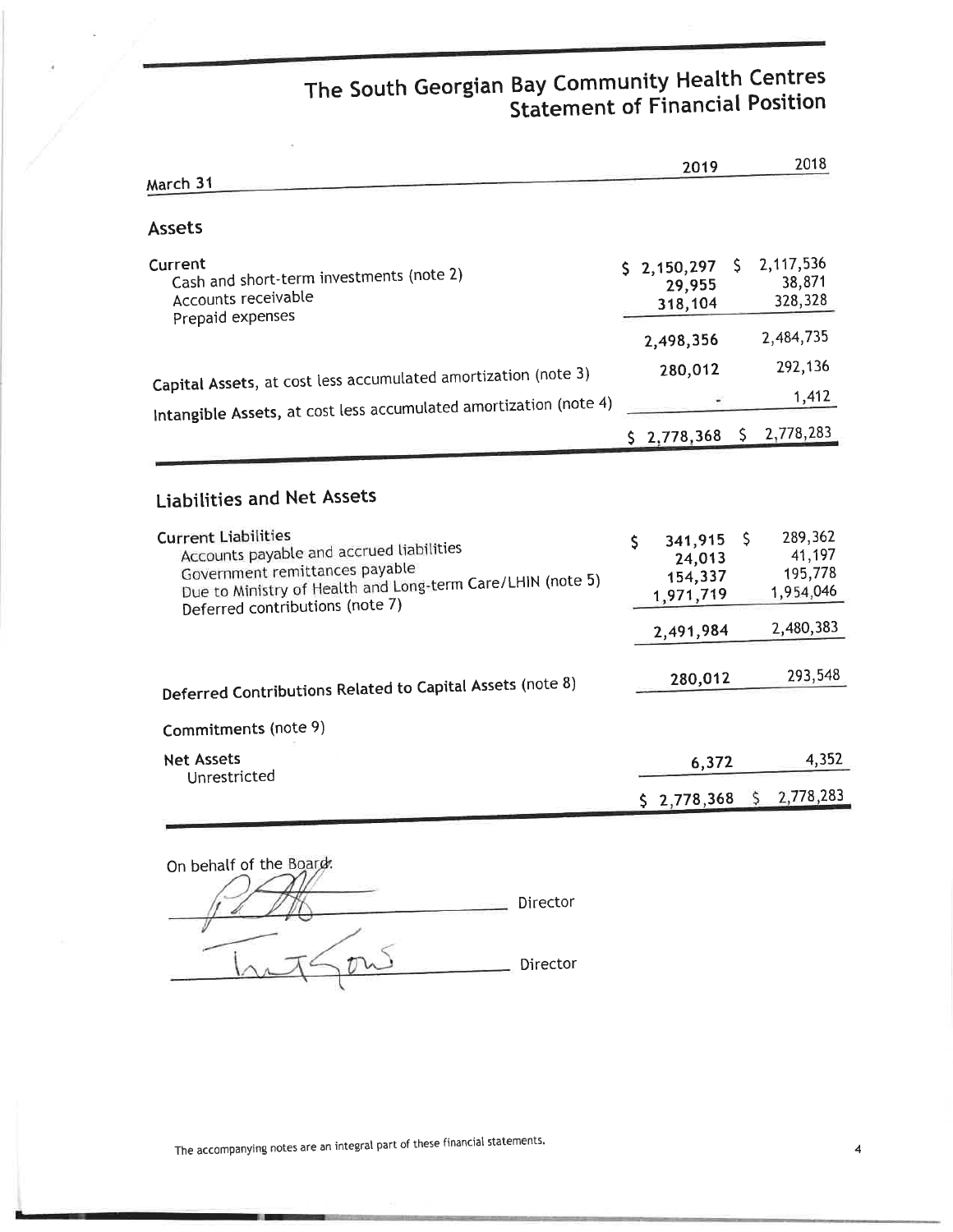## The South Georgian Bay Community Health Centres Statement of Operations and Net Assets

| For the year ended March 31                                                                                                                                                                   | 2019                                                       | 2018                                                       |
|-----------------------------------------------------------------------------------------------------------------------------------------------------------------------------------------------|------------------------------------------------------------|------------------------------------------------------------|
| Revenues<br>Ministry of Health and Long-Term Care/LHIN<br>- base funding<br>- one-time funding<br>Waypoint Centre for Mental Health - Psychotherapy<br>Amortization of deferred contributions | \$2,724,946<br>125,676                                     | $\sqrt{5}$<br>2,653,025<br>125,000                         |
| related to capital assets (note 8)<br>Other                                                                                                                                                   | 21,892<br>70,611                                           | 15,709<br>21,159                                           |
| Interest                                                                                                                                                                                      | 981                                                        | 2,195                                                      |
| <b>Expenses</b><br>Clinic                                                                                                                                                                     | 2,944,106                                                  | 2,817,088                                                  |
| Amortization<br>Compensation<br>Contracted out services<br>Equipment<br>Sundry<br><b>Supplies</b>                                                                                             | 3,598<br>1,403,483<br>152,986<br>3,585<br>26,361<br>26,129 | 3,598<br>1,368,157<br>279,975<br>4,020<br>21,036<br>19,014 |
|                                                                                                                                                                                               | 1,616,142                                                  | 1,695,800                                                  |
| <b>Health Promotion</b><br>Compensation<br>Contracted out services<br>Sundry<br>Supplies                                                                                                      | 262,939<br>13,531<br>10,238<br>1,277                       | 248,319<br>1,248<br>8,678<br>2,152                         |
|                                                                                                                                                                                               | 287,985                                                    | 260,397                                                    |
| Self-Management<br>Compensation<br>Professional<br>Sundry<br>Supplies                                                                                                                         | 126,364<br>71,763<br>25,282<br>5,760                       | 144,887<br>56,219<br>30,079<br>15,947                      |
|                                                                                                                                                                                               | 229,169                                                    | 247,132                                                    |
| Psychotherapy Program<br>Compensation<br>Contracted out services<br>Sundry<br>Supplies                                                                                                        | 44,075<br>44,800<br>26,701<br>10,100                       |                                                            |
|                                                                                                                                                                                               | 125,676                                                    |                                                            |

¥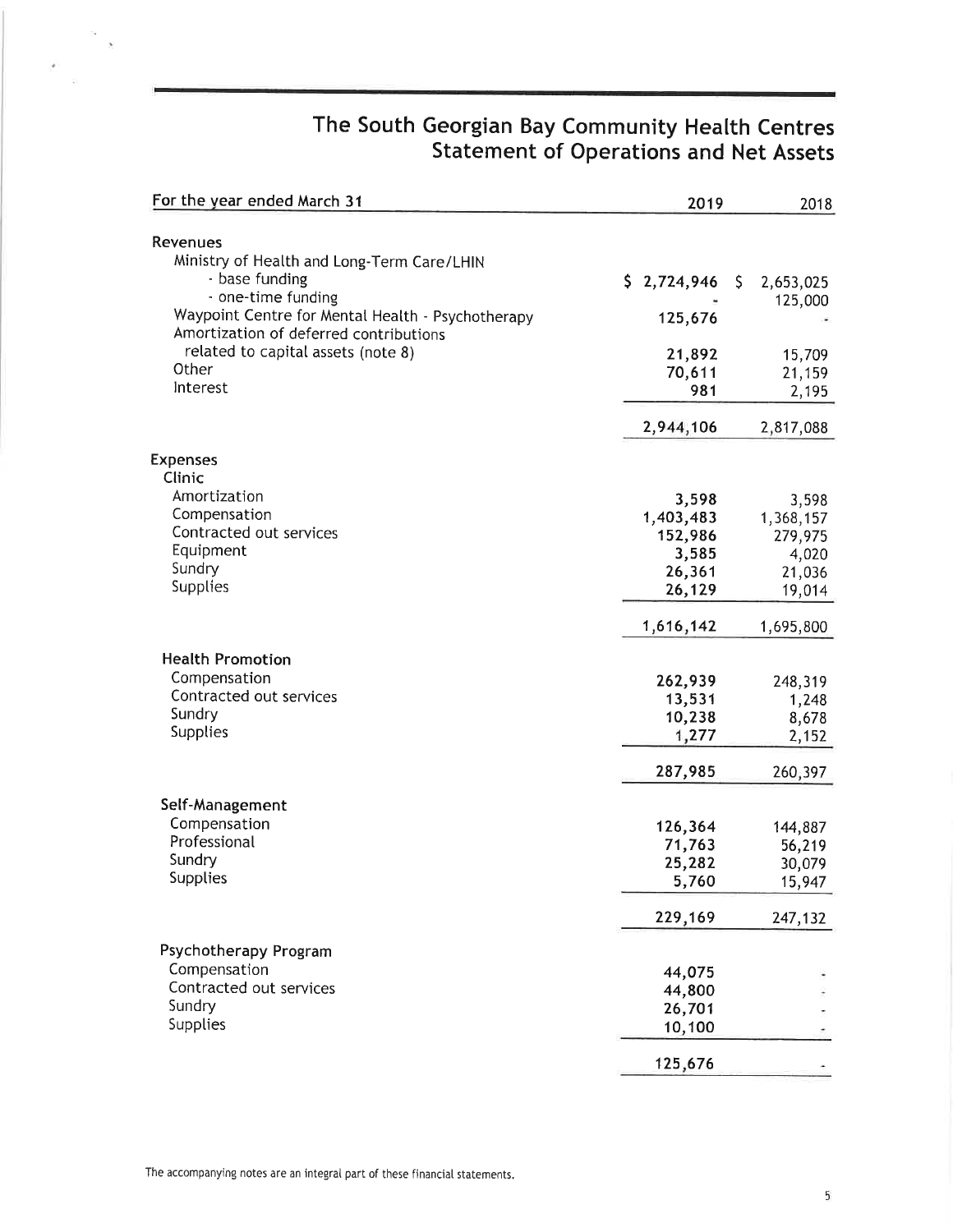### The South Georgian Bay Community Health Centres Statement of Operations and Net Assets

| For the year ended March 31                                                                                                                         |    | 2019                                                                            |      | 2018                                                                            |
|-----------------------------------------------------------------------------------------------------------------------------------------------------|----|---------------------------------------------------------------------------------|------|---------------------------------------------------------------------------------|
| Expenses (continued)                                                                                                                                |    |                                                                                 |      |                                                                                 |
| Administration<br>Amortization<br><b>Buildings and grounds</b><br>Compensation<br>Contracted out services<br>Equipment<br>Sundry<br><b>Supplies</b> | \$ | 18,294<br>168,070<br>260,013<br>87,320<br>52,551<br>74,822<br>22,044<br>683,114 | - \$ | 12,111<br>153,033<br>208,686<br>59,110<br>62,729<br>98,613<br>18,777<br>613,059 |
| Total expenses                                                                                                                                      |    | 2,942,086                                                                       |      | 2,816,388                                                                       |
| Excess of revenues over expenses for the year                                                                                                       |    | 2,020                                                                           |      | 700                                                                             |
| Net assets, beginning of year                                                                                                                       |    | 4,352                                                                           |      | 3,652                                                                           |
| Net assets, end of year                                                                                                                             | S  | 6,372                                                                           | -Ş   | 4,352                                                                           |

 $\lambda$  $\sim$ 

ä.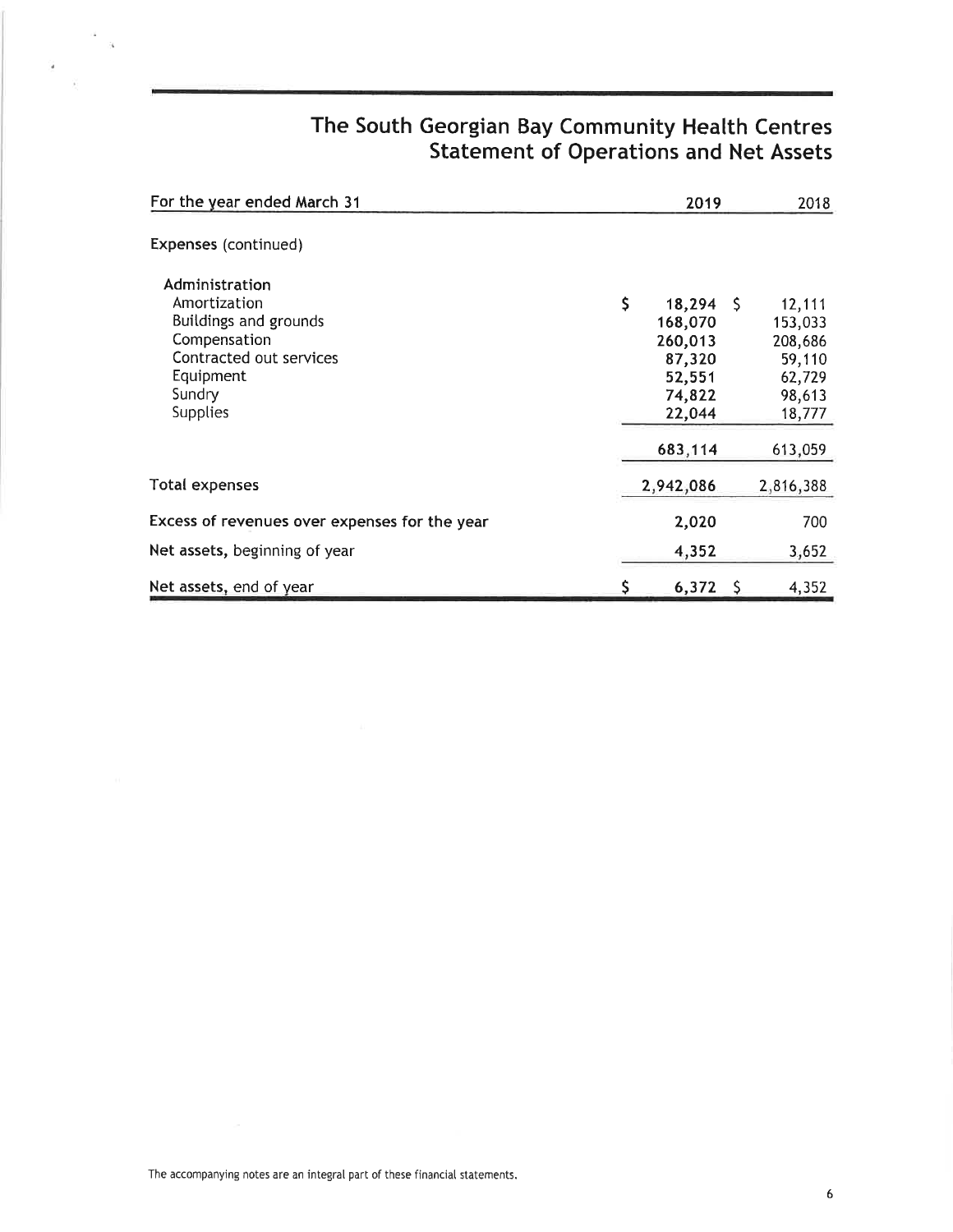### The South Georgian Bay Community Health Centres Statement of Cash Flows

| For the year ended March 31                                                                          |              | 2019               | 2018       |
|------------------------------------------------------------------------------------------------------|--------------|--------------------|------------|
| Cash flows from operating activities                                                                 |              |                    |            |
| Excess of revenues over expenses for the year                                                        | $\mathsf{S}$ | $2,020$ \$         | 700        |
| Charges (credits) to operations not involving cash<br>Amortization of deferred contributions related |              |                    |            |
| to capital assets                                                                                    |              | (21, 892)          | (15,709)   |
| Amortization of capital assets                                                                       |              | 21,892             | 15,709     |
|                                                                                                      |              | 2,020              | 700        |
| Change in non-cash working capital balances<br>related to operations                                 |              |                    |            |
| Accounts receivable                                                                                  |              | 8,916              | (8, 342)   |
| Prepaid expenses                                                                                     |              | 10,224             | 9,852      |
| Accounts payable and accrued liabilities                                                             |              | 52,553             | 97,308     |
| Government remittances payable                                                                       |              | (17, 184)          | (11, 134)  |
| Due to Ministry of Health and Long-term Care/LHIN                                                    |              | (41, 441)          | (172, 206) |
| Deferred contributions                                                                               |              | 17,673             | (21, 055)  |
|                                                                                                      |              | 32,761             | (104, 877) |
| Cash flows from investing activities                                                                 |              |                    |            |
| Additions to capital assets                                                                          |              | (8, 356)           | (101, 278) |
| Cash flows from financing activities                                                                 |              |                    |            |
| Increase in deferred contributions related to capital assets                                         |              | 8,356              | 101,278    |
| Net increase (decrease) in cash and short-term                                                       |              |                    |            |
| investments during the year                                                                          |              | 32,761             | (104, 877) |
| Cash and short-term investments, beginning of the year                                               |              | 2,117,536          | 2,222,413  |
| Cash and short-term investments, end of the year                                                     |              | \$2,150,297<br>\$. | 2,117,536  |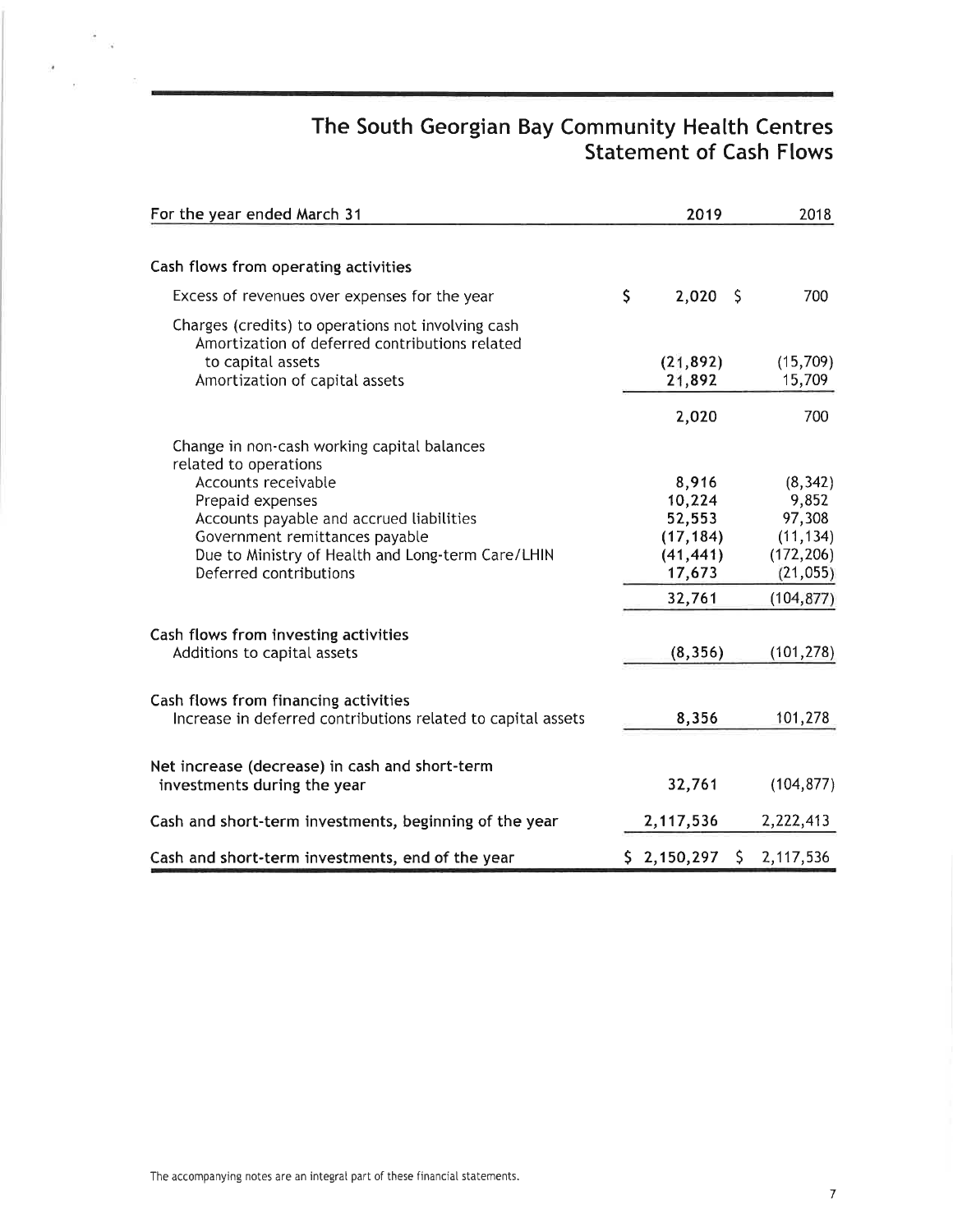For the year ended March 31, 2019

#### 1. Significant Accounting Policies

Nature of Organization The South Georgian Bay Community Heatth Centres is an incorporated not-for-profit organization without share capital under the Corporations Act (Ontario). The purpose of the organization is to coordinate the operation of a community health care centre which facilitates the delivery of health care, weltness and promotion services to famities in South Georgian Bay communities.

> The organization is not subject to federal or provincial income taxes pursuant to exemptions accorded to charitable organizations in the income tax legistation.

Basis of Accounting These financial statements have been prepared using<br>Canadian accounting standards for not-for-profit Canadian accounting standards for not-for-profit organizations.

Capital Assets and Amortization Purchased capital assets are recorded at cost less accumulated amortization. Contributed capital assets are recorded at fair value at the date of contribution. Where fair value cannot be reasonably determined, contributed assets are recorded at a nominal amount.

> Amortization is provided on capital assets on the straight-line basis over their estimated useful lives as follows:

| Cleaning equipment     |               | 10 years |
|------------------------|---------------|----------|
| Computer equipment     |               | 5 years  |
| Leasehold improvements | 2 to 4 years  |          |
| Medical equipment      | 5 to 10 years |          |
| Office equipment       |               | 5 years  |

lntangible Assets lntangible assets are externalty acquired and are stated at cost less accumulated amortization. Amortization at the rate of 5 years is provided on a straight-line basis over their estimated useful service lives.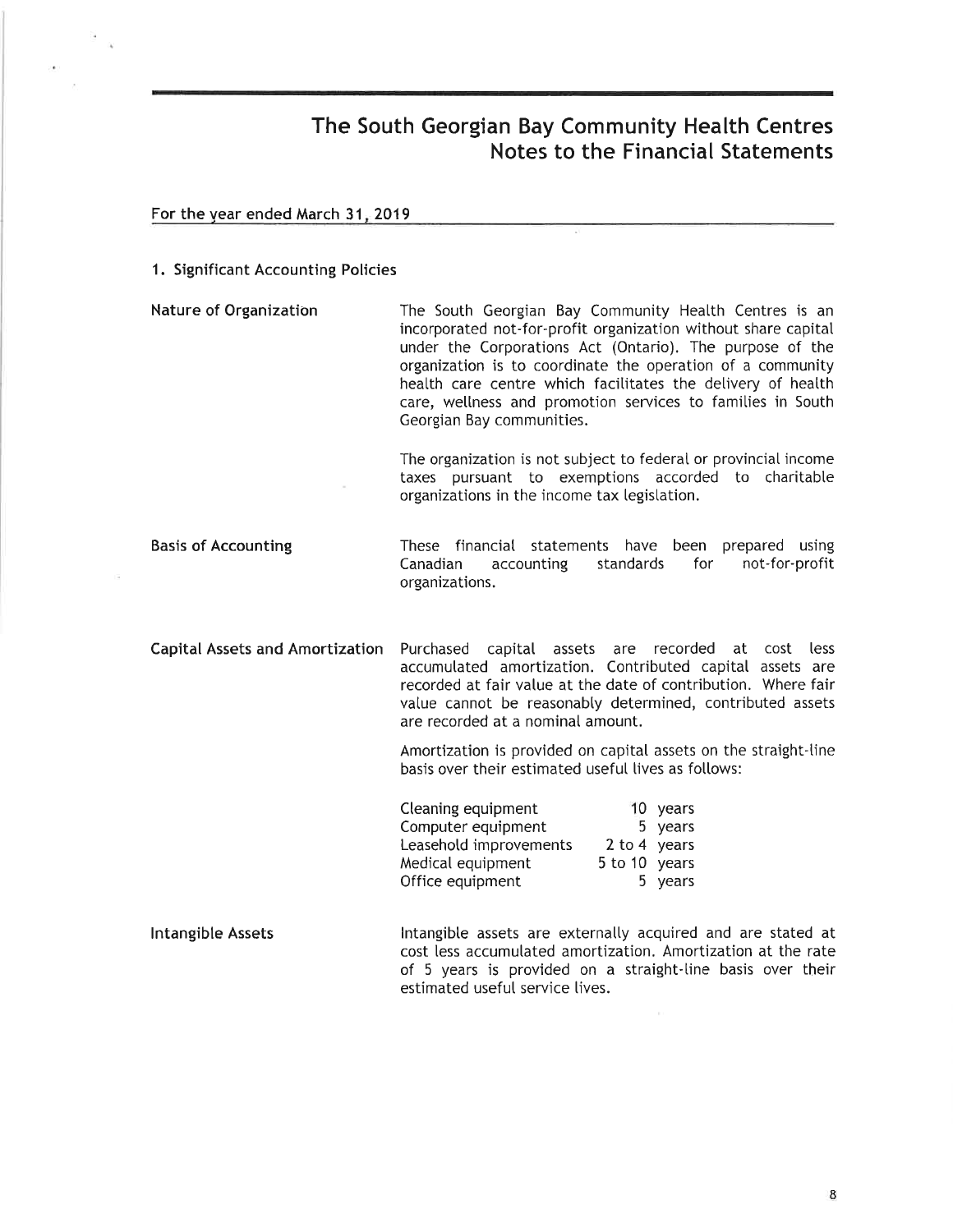### For the year ended March 31,2019

 $\alpha$  $\bar{\nu}$ 

ä,

| <b>Revenue Recognition</b> | The organization follows the deferral method of accounting<br>for contributions which includes grants and government<br>subsidies. Operating revenue, including grants and subsidies<br>are recorded as revenue in the period to which they relate.<br>Grants approved but not received at the end of an accounting<br>period are accrued. When a portion of a grant relates to a<br>future period, it is deferred and recognized in that future<br>period.                                                                                                                                                                                                                                                                                                       |
|----------------------------|-------------------------------------------------------------------------------------------------------------------------------------------------------------------------------------------------------------------------------------------------------------------------------------------------------------------------------------------------------------------------------------------------------------------------------------------------------------------------------------------------------------------------------------------------------------------------------------------------------------------------------------------------------------------------------------------------------------------------------------------------------------------|
|                            | Unrestricted contributions are recognized as revenue when<br>received or receivable if the amount can be reasonably<br>estimated and collection is reasonably assured.                                                                                                                                                                                                                                                                                                                                                                                                                                                                                                                                                                                            |
|                            | Externally restricted contributions are recognized as revenue<br>in the year in which the related expenditures are recognized.                                                                                                                                                                                                                                                                                                                                                                                                                                                                                                                                                                                                                                    |
|                            | Contributions restricted for the purchase of capital assets are<br>deferred and amortized into revenue on a straight-line basis<br>at a rate corresponding with the amortization rate for the<br>related capital assets.                                                                                                                                                                                                                                                                                                                                                                                                                                                                                                                                          |
|                            | Interest income is recorded as revenue in the period earned.<br>When interest income is subject to an external restriction to<br>be used for a future period, it is deferred and recognized in<br>that future period.                                                                                                                                                                                                                                                                                                                                                                                                                                                                                                                                             |
| <b>Use of Estimates</b>    | The preparation of financial statements in accordance with<br>Canadian accounting standards for not-for-profit organizations<br>requires management to make estimates and assumptions that<br>affect the reported amounts of assets and liabilities at the<br>date of the financial statements, and the reported amounts of<br>revenues and expenses during the reporting period. The<br>principal estimates used in the preparation of these financial<br>statements are the estimated useful life of capital assets, the<br>fair value of financial instruments and amounts due to<br>Ministry of Health and Long-Term Care/LHIN. Actual results<br>could differ from management's best estimates as additional<br>information becomes available in the future. |
| <b>Pension Plan</b>        | The organization applies defined contribution plan accounting<br>to its multi-employer defined benefit plan for which the<br>organization has insufficient information to apply defined                                                                                                                                                                                                                                                                                                                                                                                                                                                                                                                                                                           |

benefit plan accounting (see note 11)<mark>.</mark>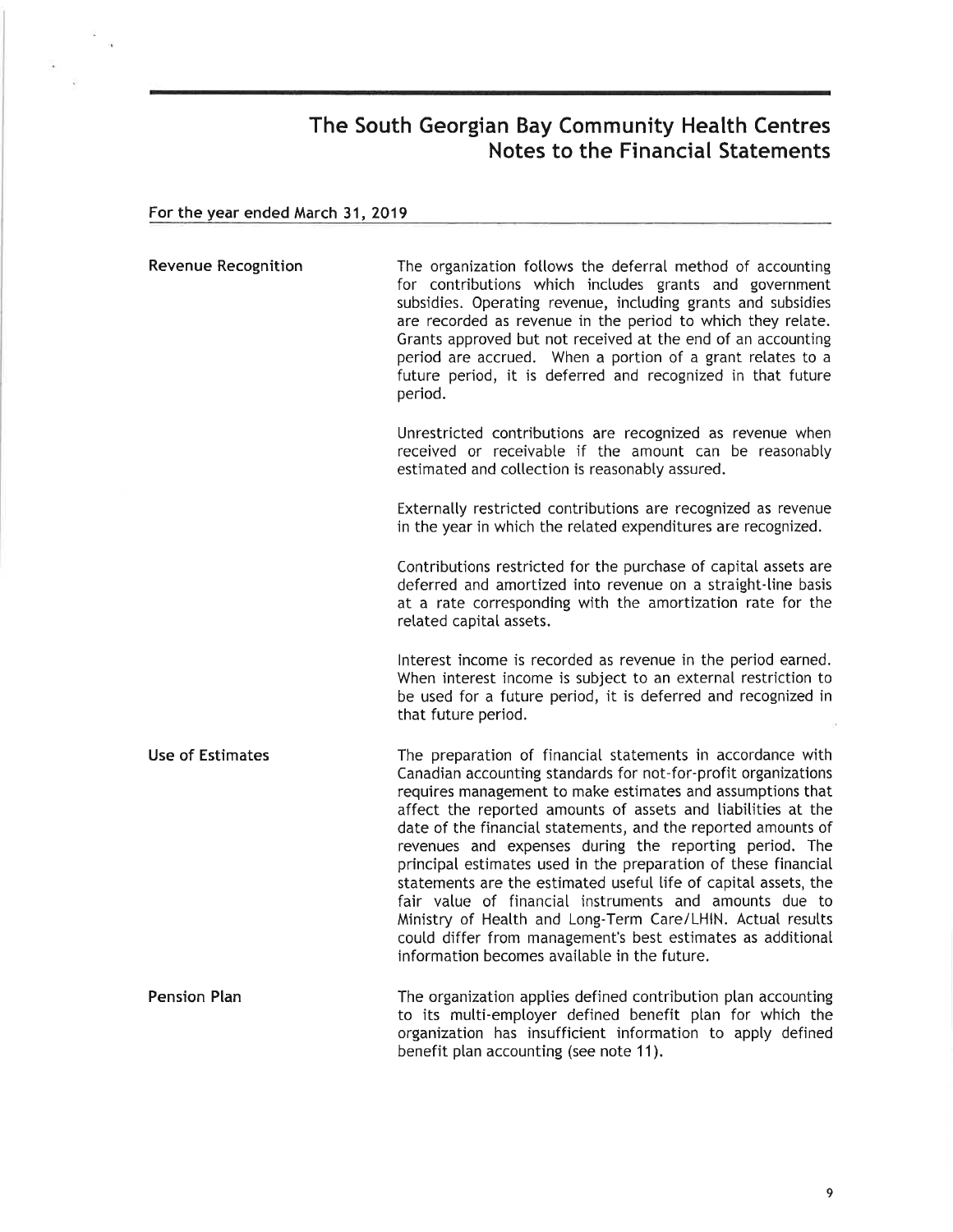For the year ended March 31, 2019

Contributed Services Directors, committee members and community members volunteer their time to assist in the organization's activities. While these services benefit the organization considerably, a reasonable estimate of their amount and fair value cannot be made and, accordingly, these contributed services are not recognized in the financial statements.

Financial lnstruments Financial instruments are recorded at fair vatue when acquired or issued. ln subsequent periods, equities traded in an active market and derivatives are reported at fair value, with any unrealized gains and losses reported in operations. ln addition, atl bonds and guaranteed investment certificates have been designated to be in the fair value category, with gains and losses reported in operations. All other financial instruments are reported at cost or amortized cost less impairment, if applicable. Financial assets are tested for impairment when changes in circumstances indicate the asset coutd be impaired. Transaction costs on the acquisition, sate or issue of financial instruments are expensed for those items remeasured at fair value at each statement of financial position date and charged to the financial instrument for those measured at amortized cost.

lmpairment of Long Lived Assets ln the event that facts and circumstances indicate that the organization's long tived assets may be impaired, an evaluation of recoverability would be performed. Such an<br>evaluation entails comparing the estimated future evatuation entaits comparing the estimated future undiscounted cash ftows associated with the asset to the asset's carrying amount to determine if a write down to market value or discounted cash flow is required. The market value or discounted cash flow is required. organization considers that no circumstances exist that woutd require such an evaluation.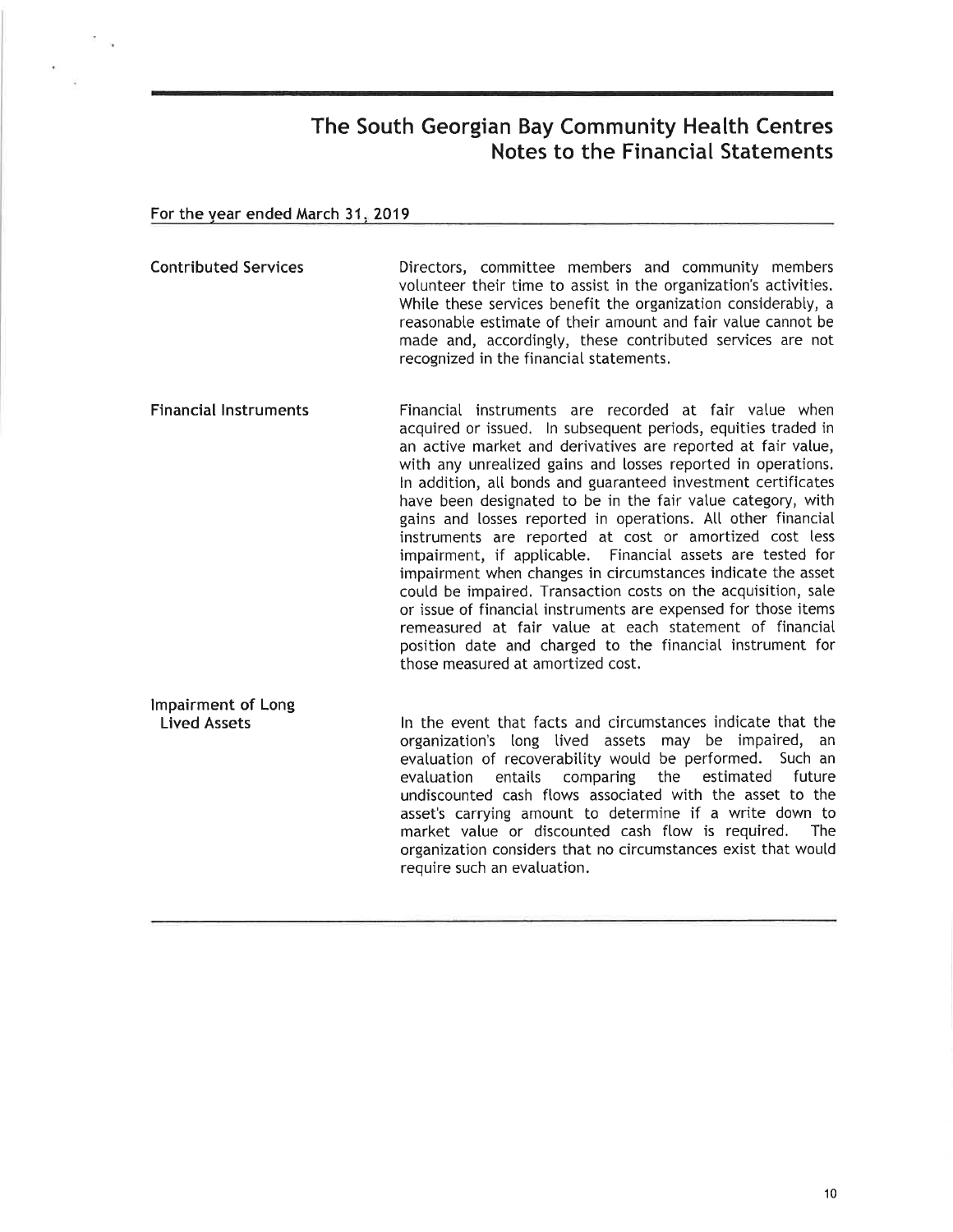#### For the year ended March 31, 2019

#### 2, Cash and Short-term lnvestments

The organization's bank accounts are hetd at a chartered bank. The bank accounts earn interest at a variable rate. Included in cash and short-term investments are the following investments:

|                                                                                                              | 2019                     | 2018      |
|--------------------------------------------------------------------------------------------------------------|--------------------------|-----------|
| Guaranteed Investment Certificate, Bank of Nova Scotia,<br>1.5% interest, maturity date of August 4, 2018    |                          | 977,269   |
| Guaranteed Investment Certificate, Bank of Nova Scotia,<br>0.6208% interest, maturity date of August 4, 2018 | $\overline{\phantom{a}}$ | 600,117   |
| Guaranteed Investment Certificate, Bank of Nova Scotia,<br>1.4% interest, maturity date of August 29, 2019   | 1,476,333                |           |
| Accrued interest receivable                                                                                  | 12,016                   | 12,088    |
|                                                                                                              | $1,488,349$ \$           | 1,589,474 |

The carrying value plus accrued interest of the above investments approximates market value at March 31, 2019.

#### 3. Capital Assets

|                                                                                                                                          | 2019 |                                                            |     |                                                 | 2018 |                                                            |    |                                                 |
|------------------------------------------------------------------------------------------------------------------------------------------|------|------------------------------------------------------------|-----|-------------------------------------------------|------|------------------------------------------------------------|----|-------------------------------------------------|
|                                                                                                                                          |      | Cost                                                       |     | Accumulated<br>Amortization                     |      | Cost                                                       |    | Accumulated<br>Amortization                     |
| Cleaning equipment<br>Computer equipment<br>Leasehold improvements<br>Medical equipment<br>Office equipment<br>Assets under construction |      | 8,773<br>89,170<br>210,683<br>47,725<br>147,081<br>219,614 | - S | 7,456<br>55,488<br>210,684<br>42,330<br>127,076 | -S   | 8,773<br>89,170<br>210,683<br>47,725<br>147,081<br>211,257 | -S | 6,579<br>44,670<br>210,683<br>38,732<br>121,889 |
|                                                                                                                                          |      | 723,046                                                    | S   | 443,034                                         |      | 714,689                                                    | Ş  | 422,553                                         |
| Net book value                                                                                                                           |      |                                                            |     | 280,012                                         |      |                                                            |    | 292,136                                         |

Assets under construction are expenses related to the upcoming construction of a new building (note 6). Amortization of these costs will commence upon completion of construction.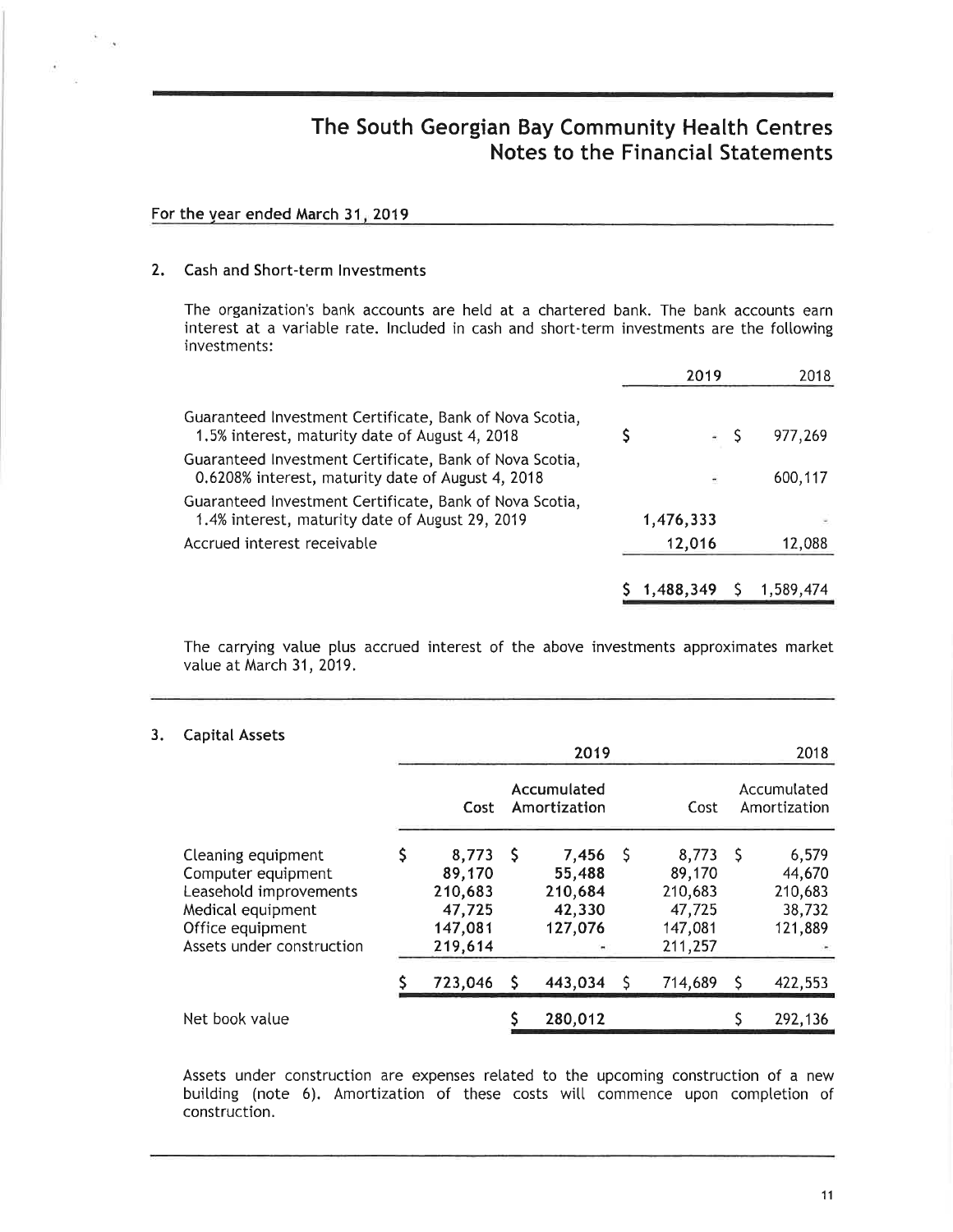|    | For the year ended March 31, 2019                            |                             |                     |
|----|--------------------------------------------------------------|-----------------------------|---------------------|
| 4. | <b>Intangible Assets</b>                                     |                             |                     |
|    |                                                              | 2019                        | 2018                |
|    | Software licenses and fees<br>Less: accumulated amortization | $17,362 \quad$<br>(17, 362) | 17,362<br>(15, 950) |
|    |                                                              | = ऽ                         | 1,412               |

During the year, amortization in the amount of 51,412 (2018 - 52,844) was recorded relating to intangibte assets and has been included in amortization expense in the statement of operations.

#### 5. Due to Ministry of Health and Long-term Care/LHIN

The organization receives funding from the Ministry of Health and Long-Term Care/LHlN. The amount of funding provided to the organization is subject to final review and approval by the Ministry. As at the date of these financial statements, funding for the period April 1,  $2017$  to March 31,  $2018$  and April 1,  $2018$  to March 31,  $2019$  has not been subject to this review process. Any future adjustments required as a resutt of this review witt be accounted for in the year the adjustment is determined.

#### 6. Capital Project

In an agreement dated April 29, 2013, the organization received approval from the Ministry of Health and Long-Term Care for capital funding up to \$6,107,900 for the purchase of land and construction of a buitding. As at March 31, 2019, the organization has received 51,832,370 of this funding and \$260,000 of one-time funding. The organization has incurred 5219,614 (2018 - 5211,257) (see note 3) of expenses retating to this project. ln prior years, the organization has made deposits totatting 5306,000 to secure the purchase of land (see note 9). The totat deposit of \$306,000 is recorded in prepaid expenses in the statement of financial position as at March 31, 2019. The Ministry of Health and Long-Term Care along with the North Simcoe Muskoka Local Health Integration Network will be working with the organization throughout its capital project, with an expected completion date of 2022.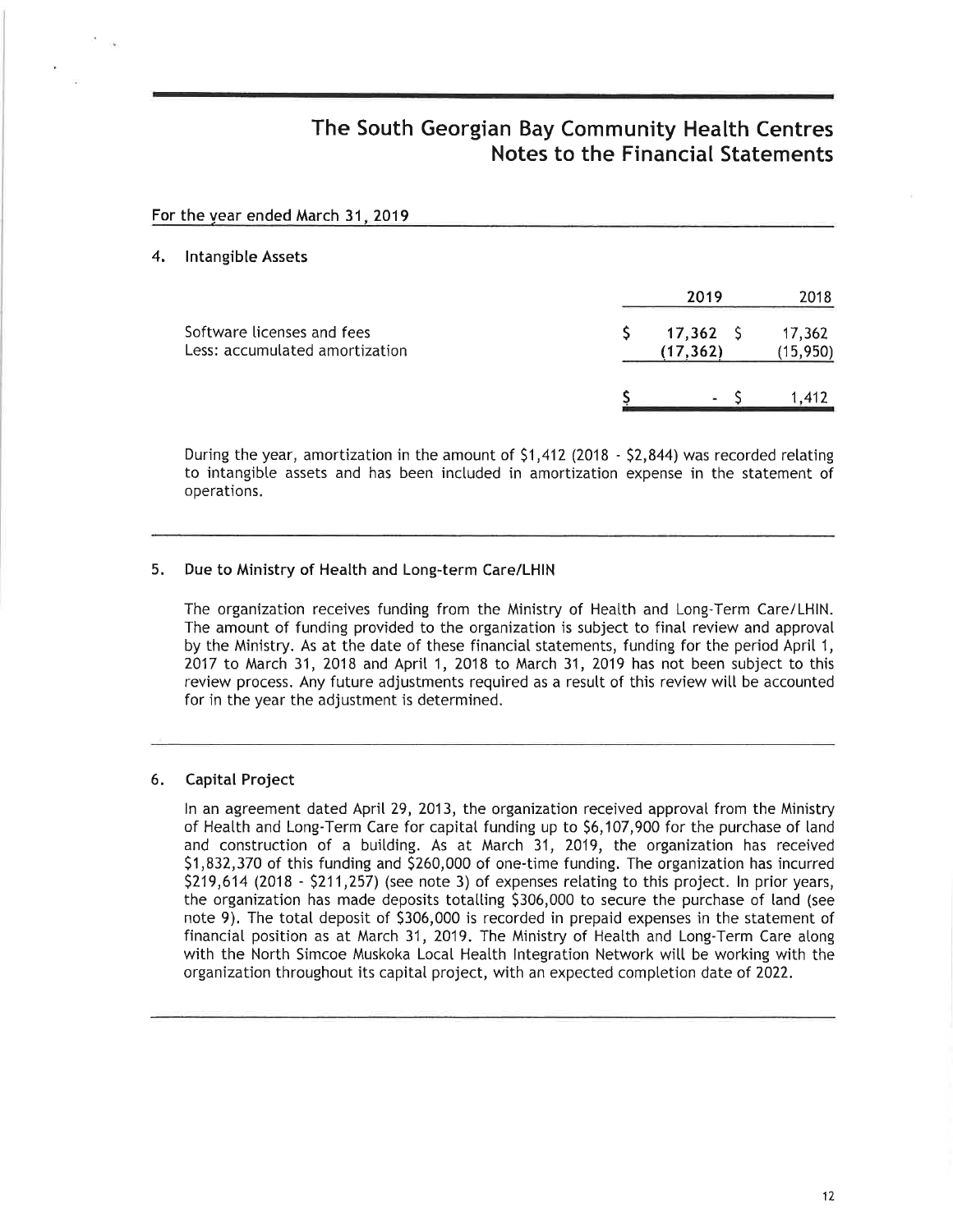#### For the year ended March 31,2019

#### 7. Deferred Contributions

Deferred contributions primarily represent the unspent externally restricted contributions received from the Ministry of Heatth and Long Term Care for the purchase of land and the construction of the buitding (note 6). Amounts transferred to deferred contributions related to capitat assets consists of capital purchases for the capital project.

|                                                                                                      | 2019                          | 2018      |
|------------------------------------------------------------------------------------------------------|-------------------------------|-----------|
| Contributions related to the capital project<br>Balance, beginning of year                           | $$1,949,346 \quad $1,966,336$ |           |
| Accrued interest income on contributions received related<br>to the construction of the new building | 17,334                        | 12,885    |
| Amounts transferred to deferred contributions related<br>to capital assets (note 8)                  | (8,356)                       | (29, 875) |
|                                                                                                      | 1,958,324                     | 1,949,346 |
| Other contributions                                                                                  |                               |           |
| Balance, beginning of year                                                                           | 4,700                         | 8,765     |
| Contributions received                                                                               | 11,982                        | $1.46 -$  |
| Amounts recognized as revenue in the year                                                            | (3, 287)                      | (4,065)   |
|                                                                                                      | 13,395                        | 4,700     |
|                                                                                                      | 1,971,719<br>S.               | 1,954,046 |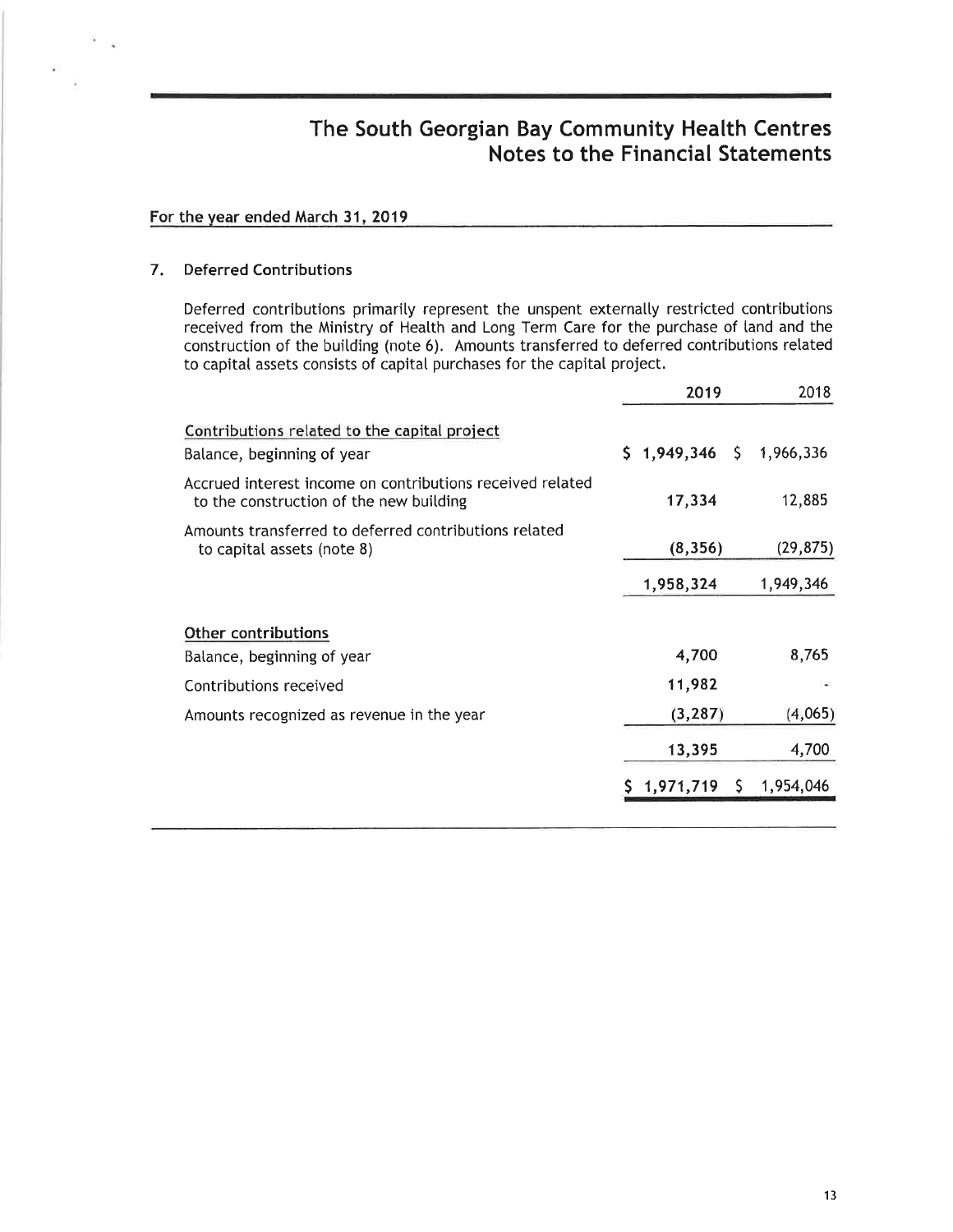#### For the year ended March 31, 2019

#### 8. Deferred Contributions Related to Capital Assets

Deferred contributions represent the unamortized amount of grants and restricted donations received to be used in the purchase of certain assets or in the settlement of certain obligations. The amortization of these contributions is recorded as revenue in the statement of operations.

|                                                                                            | 2019      |  | 2018      |
|--------------------------------------------------------------------------------------------|-----------|--|-----------|
| Balance, beginning of year                                                                 | 293,548   |  | 207,979   |
| Contributions received for the purchase of capital assets                                  |           |  | 71,403    |
| Amounts transferred from deferred contributions related<br>to the capital project (note 7) | 8,356     |  | 29,875    |
| Amounts amortized to revenue                                                               | (21, 892) |  | (15, 709) |
| Balance, end of year                                                                       | 280,012   |  | 293,548   |
|                                                                                            |           |  |           |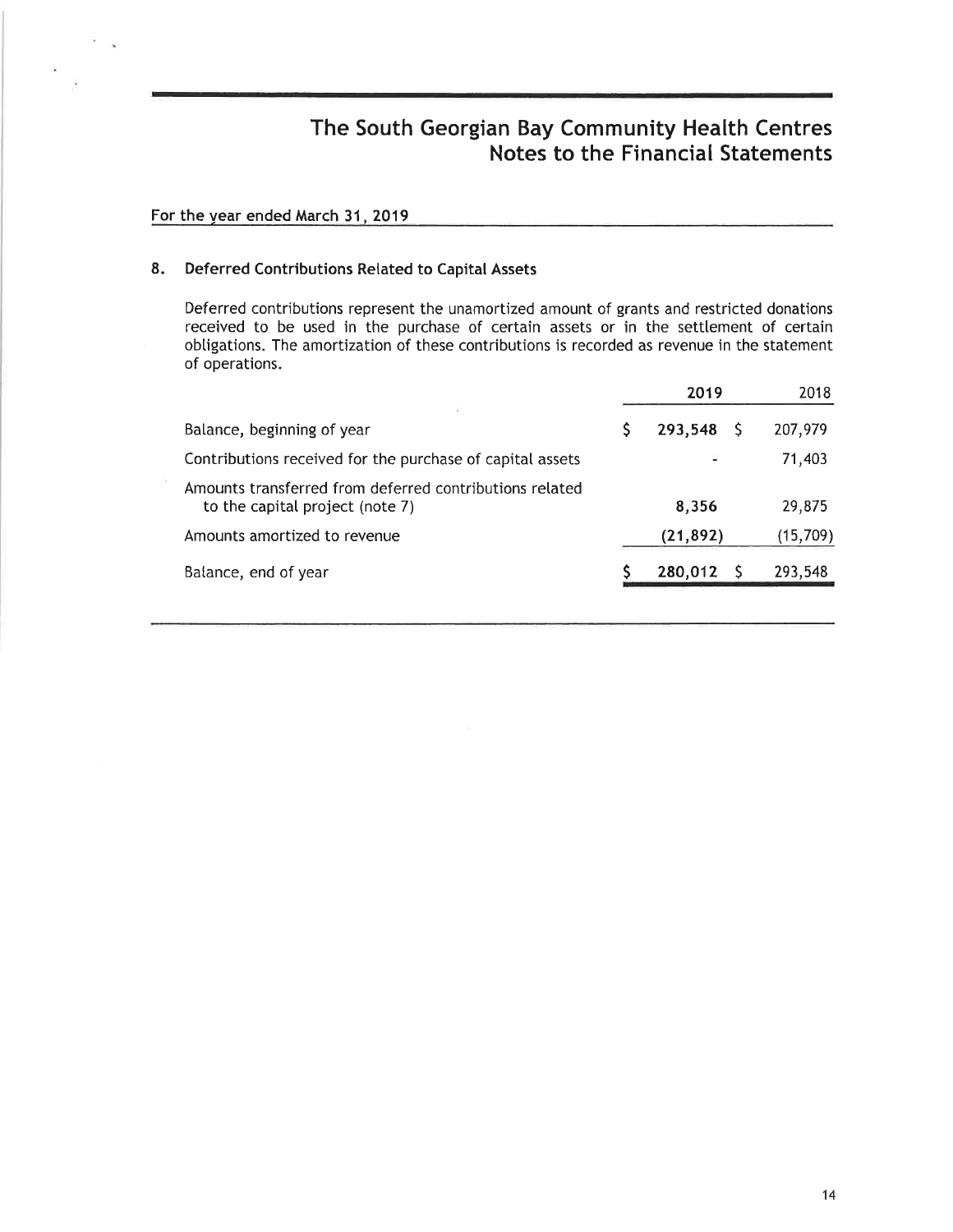#### For the year ended March 31, 2019

#### 9. Commitments

The organization entered into an agreement to lease premises in Wasaga Beach for 511,836 ptus HST per month. This lease has an expiry date of August 2021.

The organization entered into a contract for maintenance and support services beginning April 1, 2014 for the new electronic medical record system for \$19,740 plus HST per annum. This agreement will automatically renew on a yearly basis and will remain in force until either party terminates the agreement.

Effective Aprit 1, 2019, the organization entered into an agreement with Cottingwood General and Marine Hospital (CGMH) to provide financial accounting and payroll, human resources, and information technology services. This agreement extends to March 31, 2020. Fees for finance and human resource services witt be equal to 2% of annual operating funding (which starts at \$4,167 per month), plus \$2,500 per month for a junior accountant position at CGMH, and an additional amount of \$1,350 in fees per month for IT services.

The organization entered into a contract in November 2013 for the services of a construction project manager to manage their upcoming capital project (see note 6) for 55,000 per month inctuding HST for a forty-four month term. These payments commenced November 2013. For the year ended March 31,2019, SNIL (2018 - SNIL) was paid retated to this agreement. Commencing May 20, 2016, this contract has been put on hotd and witt commence again when the organization receives written approval from the Ministry to proceed with the next stage.

The organization entered into a contract in January 2014 for architect services retating to their capital project (see note 6) at a fee equal to 1% of the approved tendered construction cost for phase 2 of the project and 8% of the approved tendered construction cost for the remaining phases of the five phase project. For the year ended March 31,2019, 58,111 (2018 - 526,070) was paid retated to this agreement.

The organization entered into a contract in January 2014 for cost consutting services retating to the construction costs of their capital project (see note 6) for a total fee of \$10,000 ptus disbursements and HST, which is to be paid in phases two to four of the five phase project. For the year ended March 31, 2019, \$NIL (2018 - \$NIL) was paid related to this agreement.

During fiscat 2015, the organization signed an agreement to purchase property in Wasaga Beach for a purchase price of \$1,066,032 plus HST related to their capital project (see note 6). This purchase price is comprised of two etements: land at a value of 5575,000 and the organization's share of site improvement costs equal to a maximum amount of 5491,032 ptus HST. As at March 31, 2019, the organization has paid a deposit on this property of 5306,000. The closing date of this agreement is conditional on the Ministry of Health and Long-Term Care's approvat.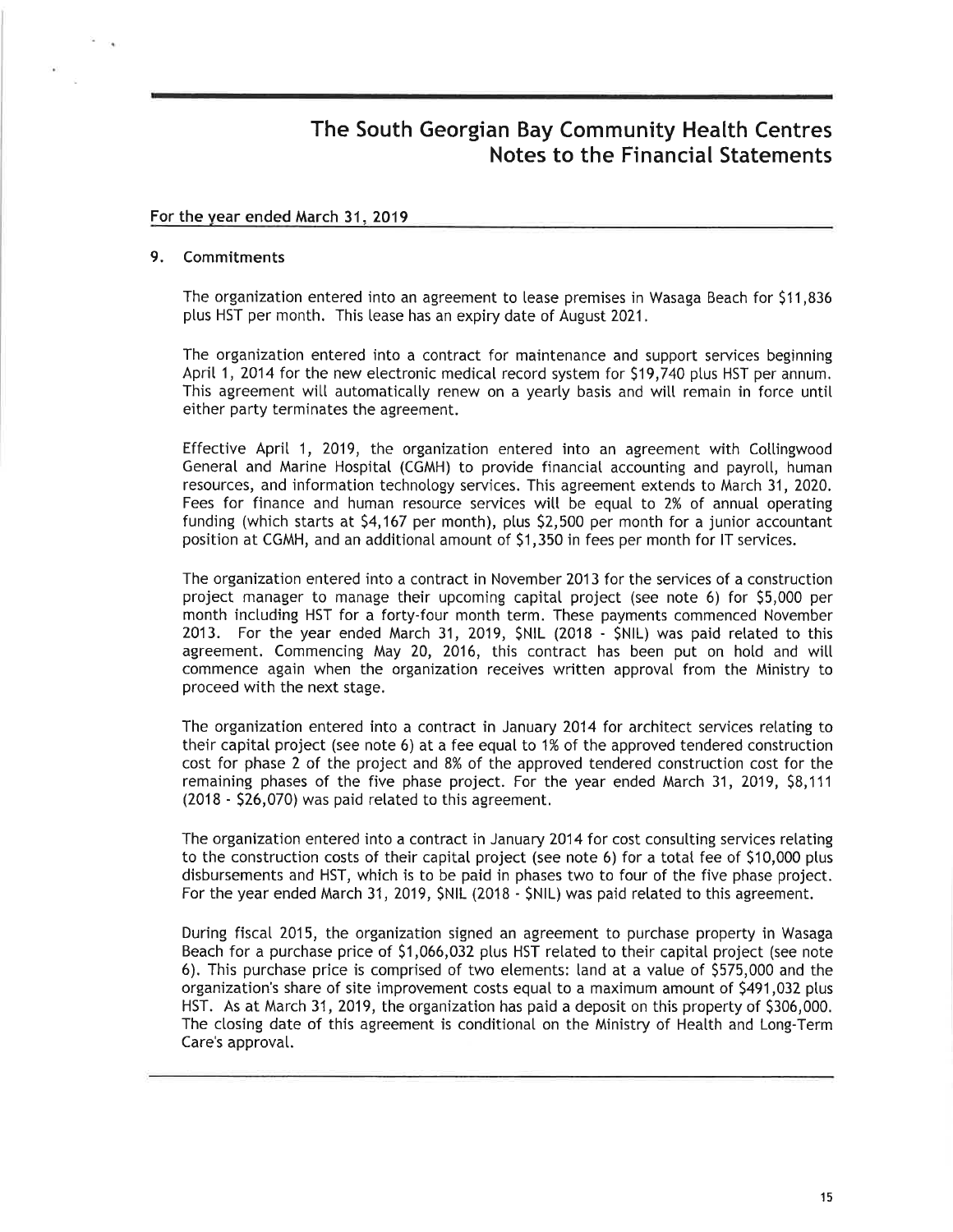#### For the vear ended March 31.2019

#### 10. Economic Dependence

The organization received 93.3% (2018 - 99.2%) of its revenue from the Ministry of Health and Long-Term Care/LHlN.

#### <sup>1</sup>1. Pension Plan

All permanent employees of the organization are members of the Healthcare of Ontario Pension Plan which is a multi-employer defined benefit pension plan available to all eligible employees of the participating members of the Ontario Hospital Association. Plan members witl receive benefits based on the length of service and on the average of annuatized earnings during the five consecutive years prior to retirement, termination or death, that provide the highest earnings.

Pension assets consist of investment grade securities. Market and credit risk on these securities are managed by the Healthcare of Ontario Pension Plan by placing plan assets in trust and through the Plan investment policy.

Pension expense is based on Plan management's best estimates, in consultation with its actuaries, of the amount, together with the percentage of salary contributed by employees, required to provide a high level of assurance that benefits will be fully represented by fund assets at retirement, as provided by the Plan. The funding objective is for emptoyer contributions to the Plan to remain a constant percentage of employees' contributions.

The Plan provides pension services to more than 357,000 active and retired members and approximately 570 employers. The Plan is a multi-employer plan and therefore the organization's contributions are accounted for as if the Ptan were a defined contribution plan with the organization's contributions being expensed in the period they come due. Each year, an independent actuary determines the funding status of the Plan by comparing the actuarial value of invested assets to the estimated present value of all pension benefits that members have earned to date. The resutts of the most recent vatuation as at December 31, 2018 disclosed a surplus of \$13,891 million (2017 - \$18,153 million). The results of this valuation disclosed total actuarial liabilities and pension obligations of \$158,965 million (2017 - S160,537 mittion) in respect of benefits accrued for service with actuarial assets at that date of \$172,856 million (2017 - \$178,690 million). Because the Plan is a multiemployer plan, any pension plan surpluses or deficits are a joint responsibility of Ontario member organizations and their employees. As a resutt, the organization does not recognize any share of the Plan surplus or deficit.

Emptoyer contributions made to the Ptan during the year by the organization amount to 5108,603 (2018 - S87,573) and is included in compensation expense.